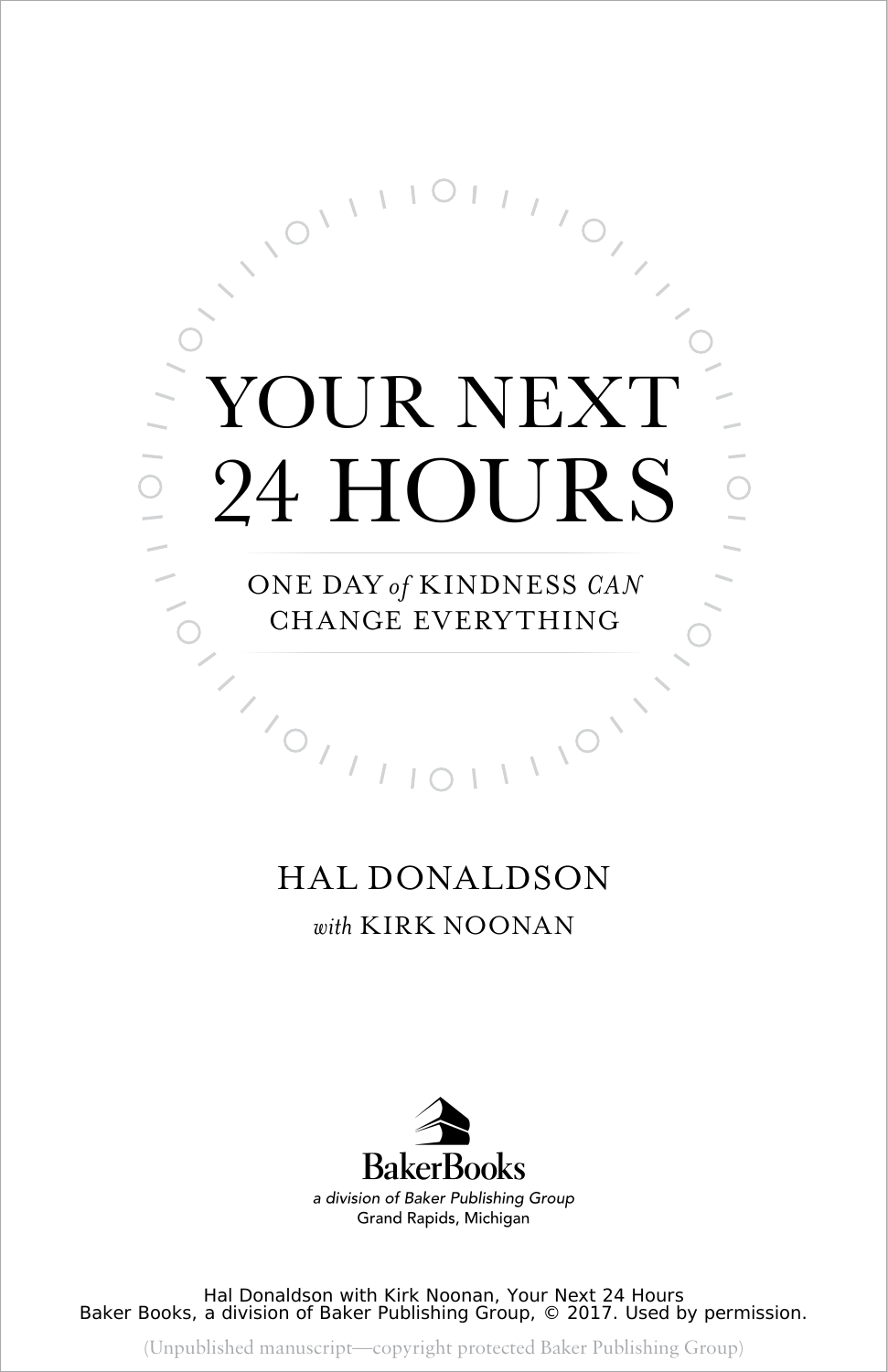© 2017 by Onward Books, Inc.

Published by Baker Books a division of Baker Publishing Group P.O. Box 6287, Grand Rapids, MI 49516-6287 www.bakerbooks.com

Printed in the United States of America

All rights reserved. No part of this publication may be reproduced, stored in a retrieval system, or transmitted in any form or by any means—for example, electronic, photocopy, recording—without the prior written permission of the publisher. The only exception is brief quotations in printed reviews.

Library of Congress Cataloging-in-Publication Data Names: Donaldson, Hal, author. Title: Your next 24 hours : one day of kindness can change everything / Hal Donaldson, with Kirk Noonan. Description: Grand Rapids : Baker Books, 2017. | Includes bibliographical references and index. Identifiers: LCCN 2016045123 | ISBN 9780801019432 (pbk. : alk. paper) Subjects: LCSH: Kindness. Classification: LCC BJ1533.K5 D66 2017 | DDC 241/.4—dc23 LC record available at https://lccn.loc.gov/2016045123

Unless otherwise indicated, Scripture quotations are from THE MESSAGE. Copyright © by Eugene H. Peterson 1993, 1994, 1995, 1996, 2000, 2001, 2002. Used by permission of NavPress. All rights reserved. Represented by Tyndale House Publishers, Inc.

Scripture quotations labeled NIrV are from the Holy Bible, New International Reader's Version®. NIrV®. Copyright © 1995, 1996, 1998 by Biblica, Inc.™ Used by permission of Zondervan. All rights reserved worldwide. www.zondervan.com

Scripture quotations labeled NIV are from the Holy Bible, New International Version®. NIV®. Copyright © 1973, 1978, 1984, 2011 by Biblica, Inc.™ Used by permission of Zondervan. All rights reserved worldwide. www.zondervan.com

Scripture quotations labeled NLT are from the *Holy Bible*, New Living Translation, copyright © 1996, 2004, 2015 by Tyndale House Foundation. Used by permission of Tyndale House Publishers, Inc., Carol Stream, Illinois 60188. All rights reserved.

Authors are represented by ChristopherFerebee.com, Attorney and Literary Agent.

17 18 19 20 21 22 23 7 6 5 4 3 2 1



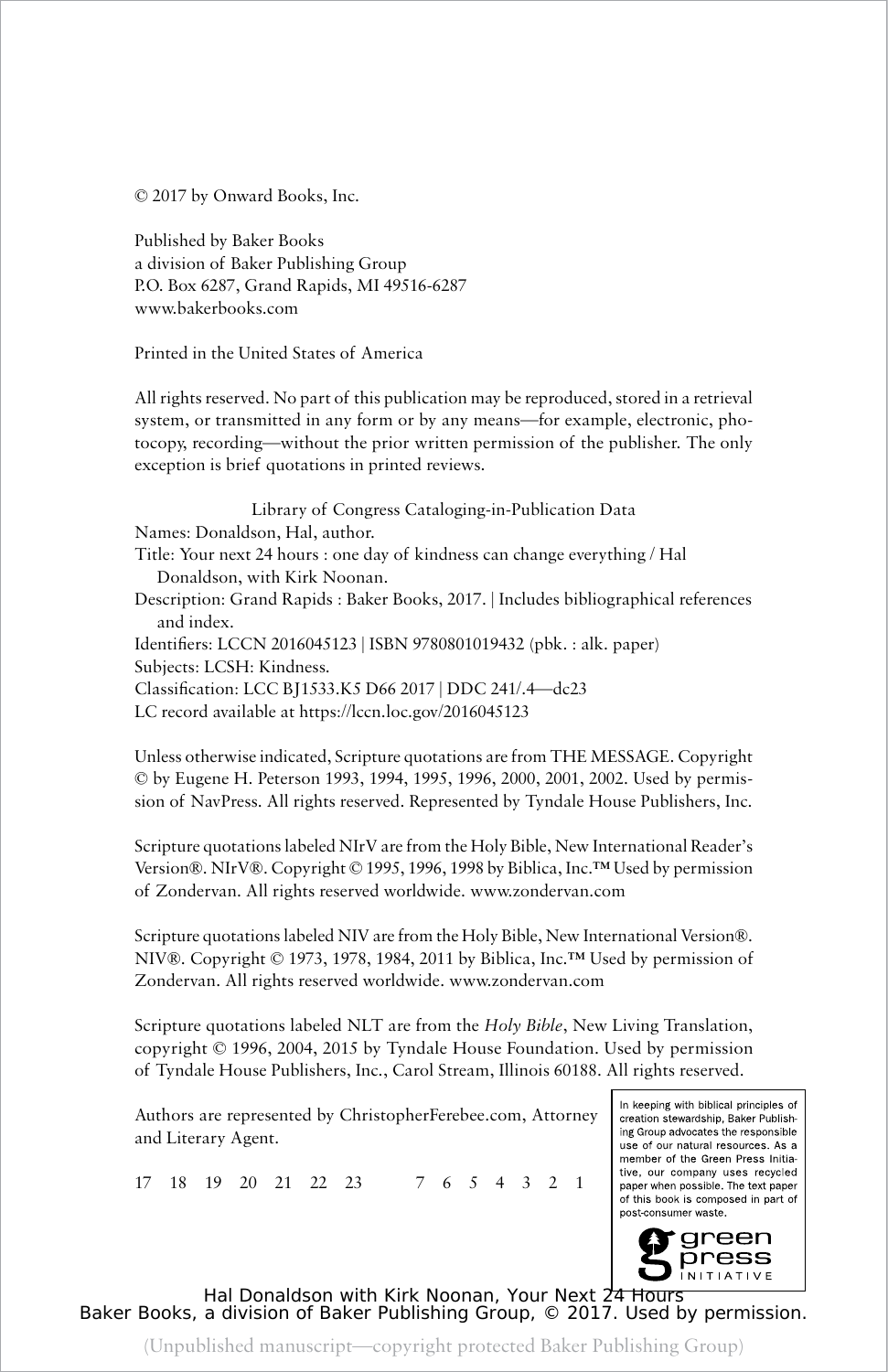Dedicated to our children may they see a kinder world.

Hal Donaldson with Kirk Noonan, Your Next 24 Hours Baker Books, a division of Baker Publishing Group, © 2017. Used by permission.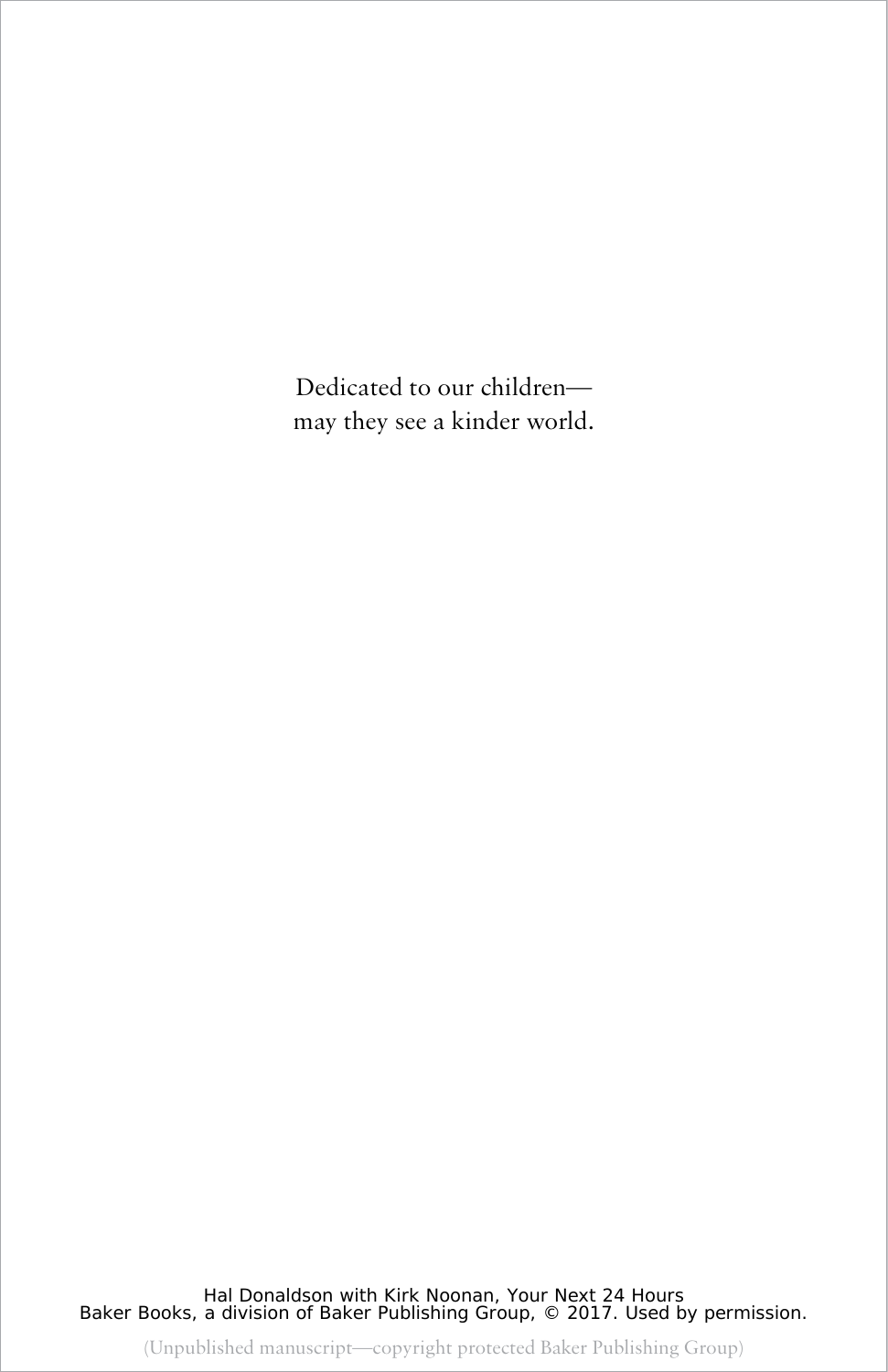I can look back and see that I've spent much of my life in a cloud of things that have tended to push "being kind" to the periphery. Things like: Anxiety. Fear. Insecurity. Ambition. The mistaken belief that enough accomplishment will rid me of all that anxiety, fear, insecurity and ambition. The belief that if I can only accrue enough—enough accomplishment, money, fame—my neuroses will disappear. I've been in this fog certainly since, at least, my own graduation day. Over the years I've felt: Kindness, sure—but first let me finish this semester, this degree, this book; let me succeed at this job, and afford this house, and raise these kids, and then, finally, when all is accomplished, I'll get started on the kindness. Except it never all gets accomplished. It's a cycle that can go on . . . well, forever.

> George Saunders, *Congratulations, by the way: Some Thoughts on Kindness*

One thing in our favor: some of this "becoming kinder" happens naturally, with age. It might be a simple matter of attrition: as we get older, we come to see how useless it is to be selfish—how illogical, really. . . . Since, according to me, your life is going to be a gradual process of becoming kinder and more loving: Hurry up. Speed it along. Start right now.

> Excerpts from Professor George Saunders's commencement address to the 2013 graduating class at Syracuse University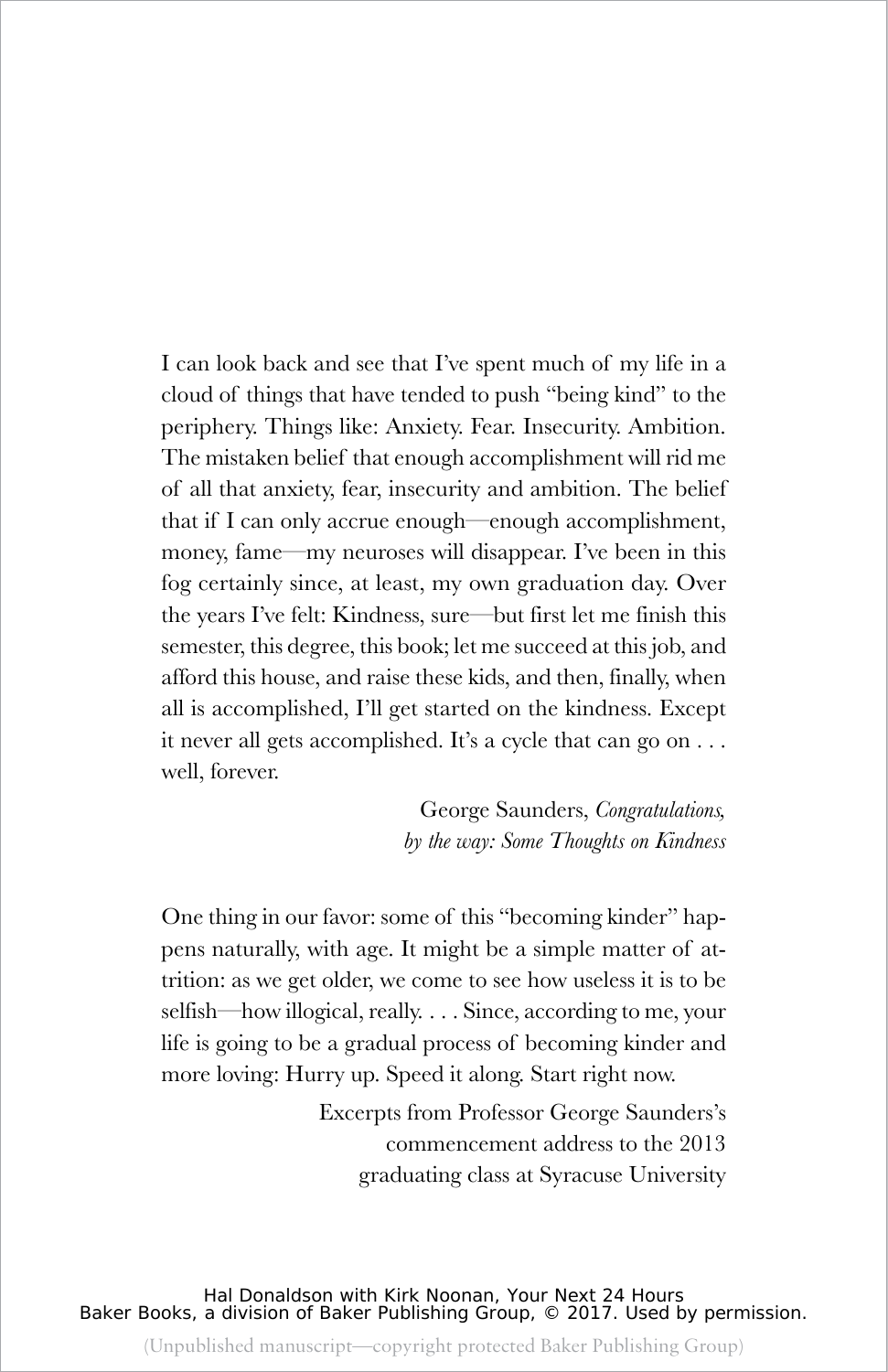## Contents

Foreword by Candace Payne 11 Introduction: *What Difference Can a Day Make?* 13

- 1. Ask the Right Question 19
- 2. Get Off Your Own Back 25
- 3. Be Their Miracle 33
- 4. When Less Is More 39
- 5. It's Not Expensive 45
- 6. Stop the Clock! 53
- 7. The Power of "With" 57
- 8. Take a Breath 63
- 9. Speak and Destroy? 69
- 10. Welcome to Reality TV 75
- 11. Remove the Handcuffs 81
- 12. Manage the Conflict 87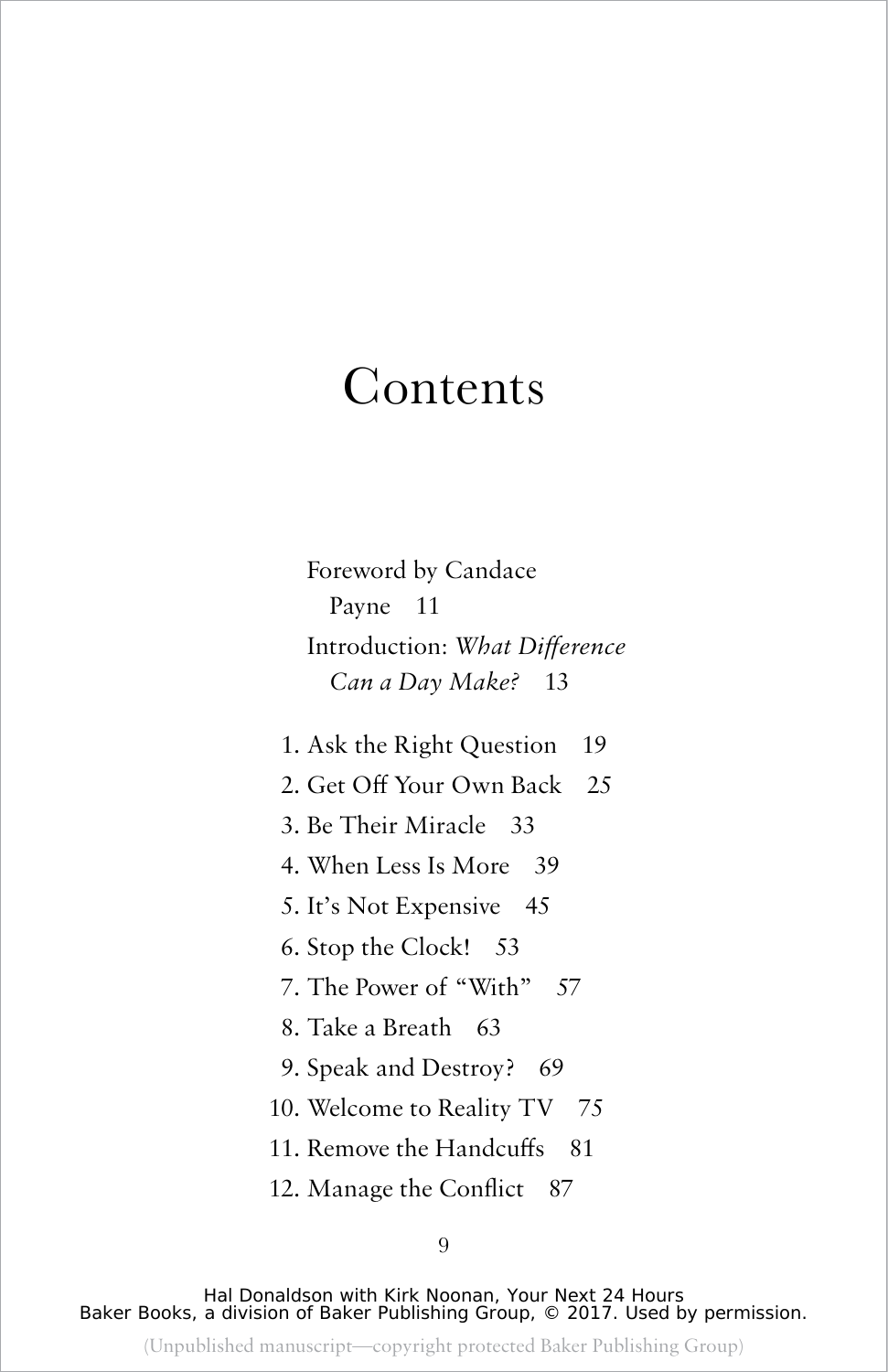#### Contents

| 13. No Room for Favorites 93     |
|----------------------------------|
| 14. Don't Be a Spectator 99      |
| 15. Throw a Banquet 105          |
| 16. Are You Prepared? 111        |
| 17. A Vote for Civility 119      |
| 18. Protect and Save 125         |
| 19. Passing Grades 131           |
| 20. The Perfect Work Team<br>137 |
| 21. Don't Let Go 143             |
| 22. The Decision 149             |

Notes 157

Hal Donaldson with Kirk Noonan, Your Next 24 Hours Baker Books, a division of Baker Publishing Group, © 2017. Used by permission.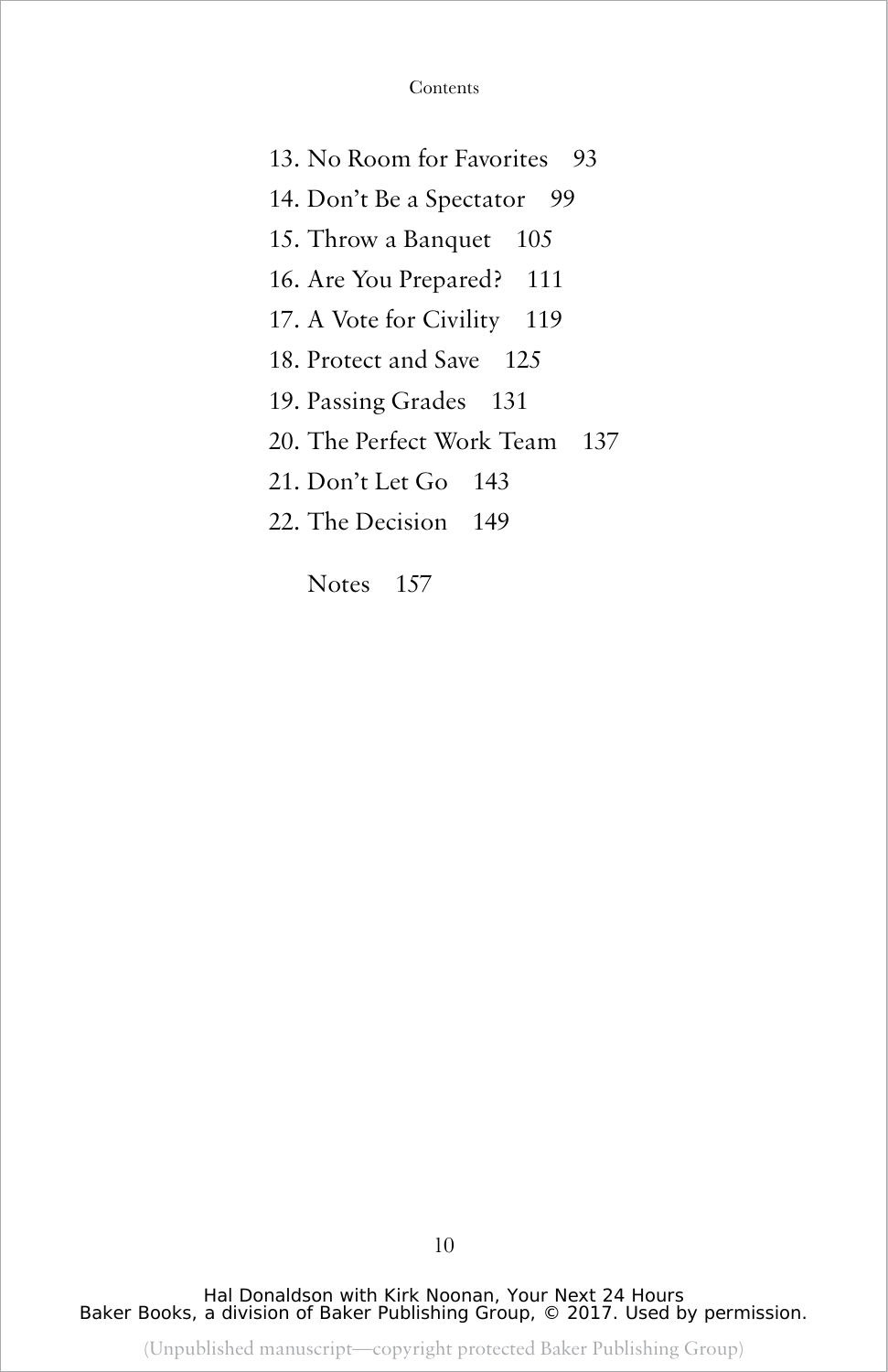# Foreword

This world has its hurts and sorrows. And I know it can feel overwhelming to try and find where you belong in order to make a difference. I'm finding where I belong through sharing joy and laughter and song. When I released my first single on iTunes, a rendition of "Heal the World," I decided to donate all the proceeds to Convoy of Hope to support the great work they are doing to accomplish their mission.

I first heard about the organization through my church, which has supported their work for years. Convoy of Hope is truly driven by kindness—they work throughout the world to help the impoverished, hungry, and suffering.

Convoy of Hope does so much to help so many, and they are among the first to respond during times of greatest need. In this book we learn that we too have the opportunity to make the world a better place every single day by being kind and spreading joy.

*Your Next 24 Hours: One Day of Kindness Can Change Everything* is a must-read for people of all ages who want to be inspired to be kind.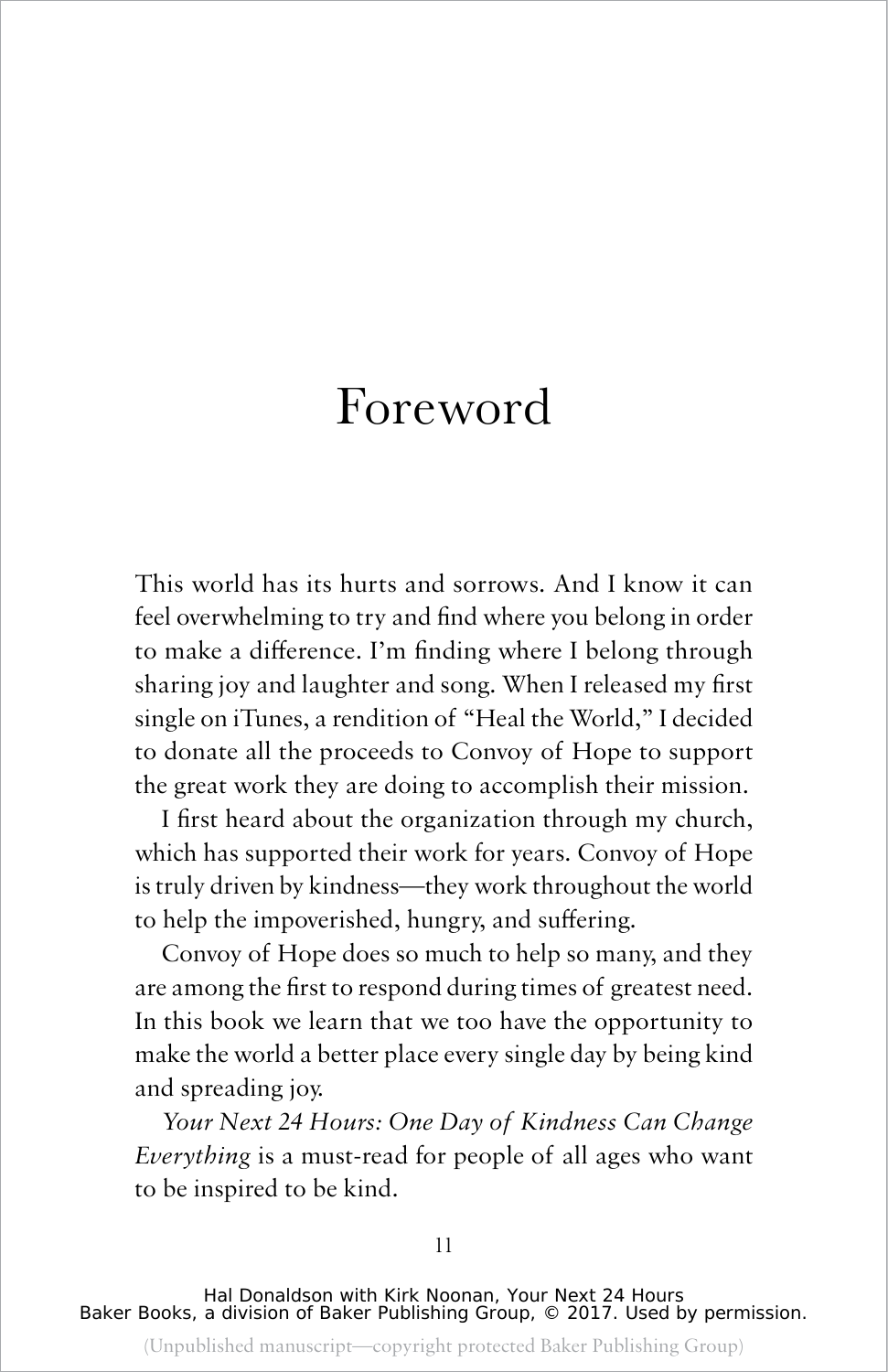#### Foreword

Being known for sharing joy with others has both humbled and honored me in ways I could not imagine. As you read this book, you'll find yourself longing to focus on spreading more joy in the world. If we all do our part, we can—through kindness—become the change that is desperately needed to transform countless lives.

Join me, spread kindness, and choose joy.

Candace Payne, "Chewbacca Mom"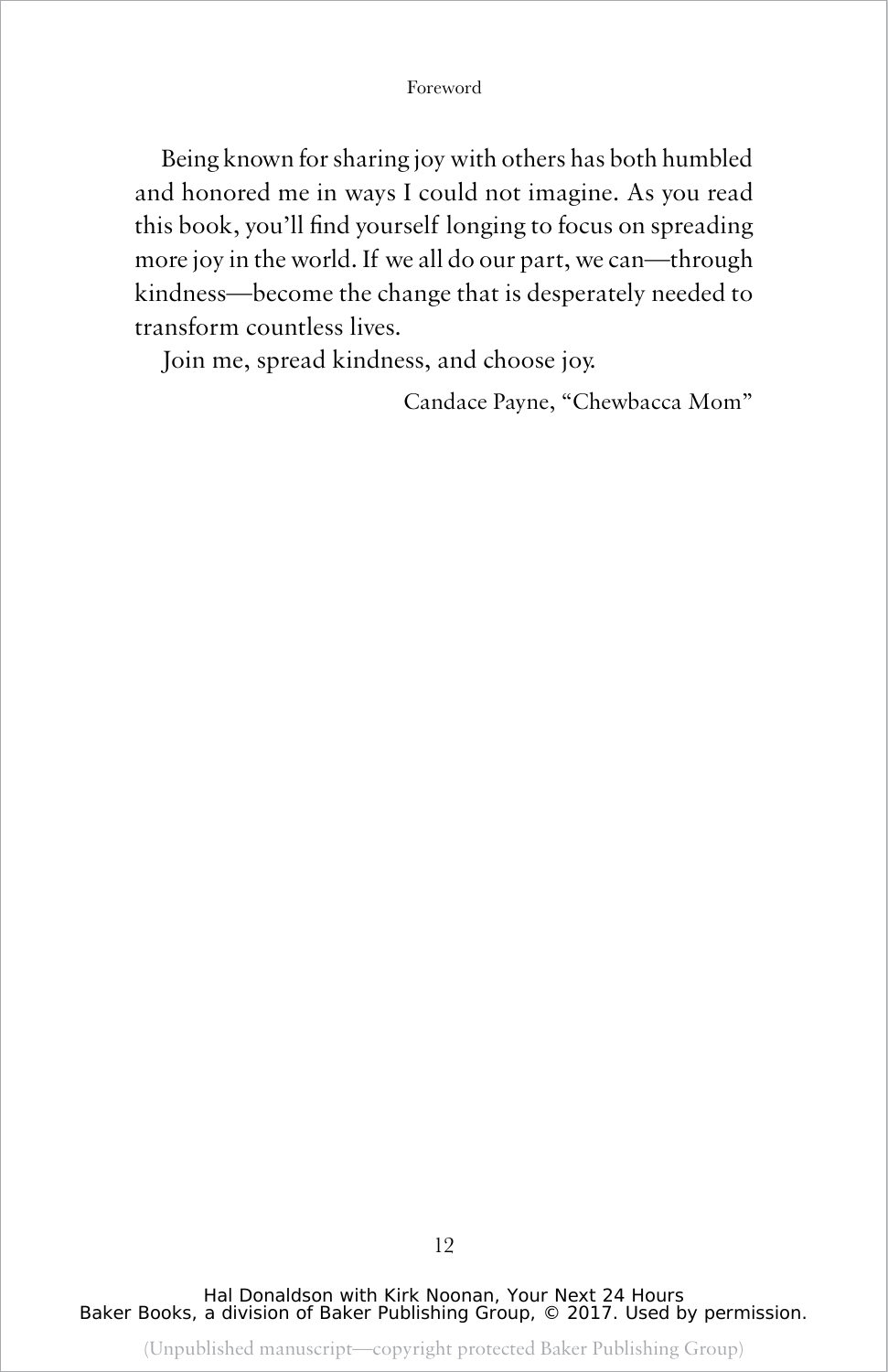*What Difference Can a Day Make?*

It was the worst twenty-four hours of my life. Not the "long line at Starbucks" or "bad hair" variety. No, this was a reallife horror movie—the kind of day that changes your life forever.

August 25, 1969—7:35 p.m. A persuasive knock catapulted my two brothers and me and our babysitter to the door. We were greeted by two uniformed police officers who had come to deliver a message: our parents' car had been hit head-on by a drunken driver. Dad was dead and Mom was fighting for her life.

Instantly pain and fear converged into a typhoon of tears. My five-year-old sister, Susan, fell into the babysitter's arms. "I want Mommy and Daddy," she cried.

Like a flash mob, friends and neighbors gathered in the front yard. One of the officers stepped onto the porch and addressed the crowd. "Are there any family members or friends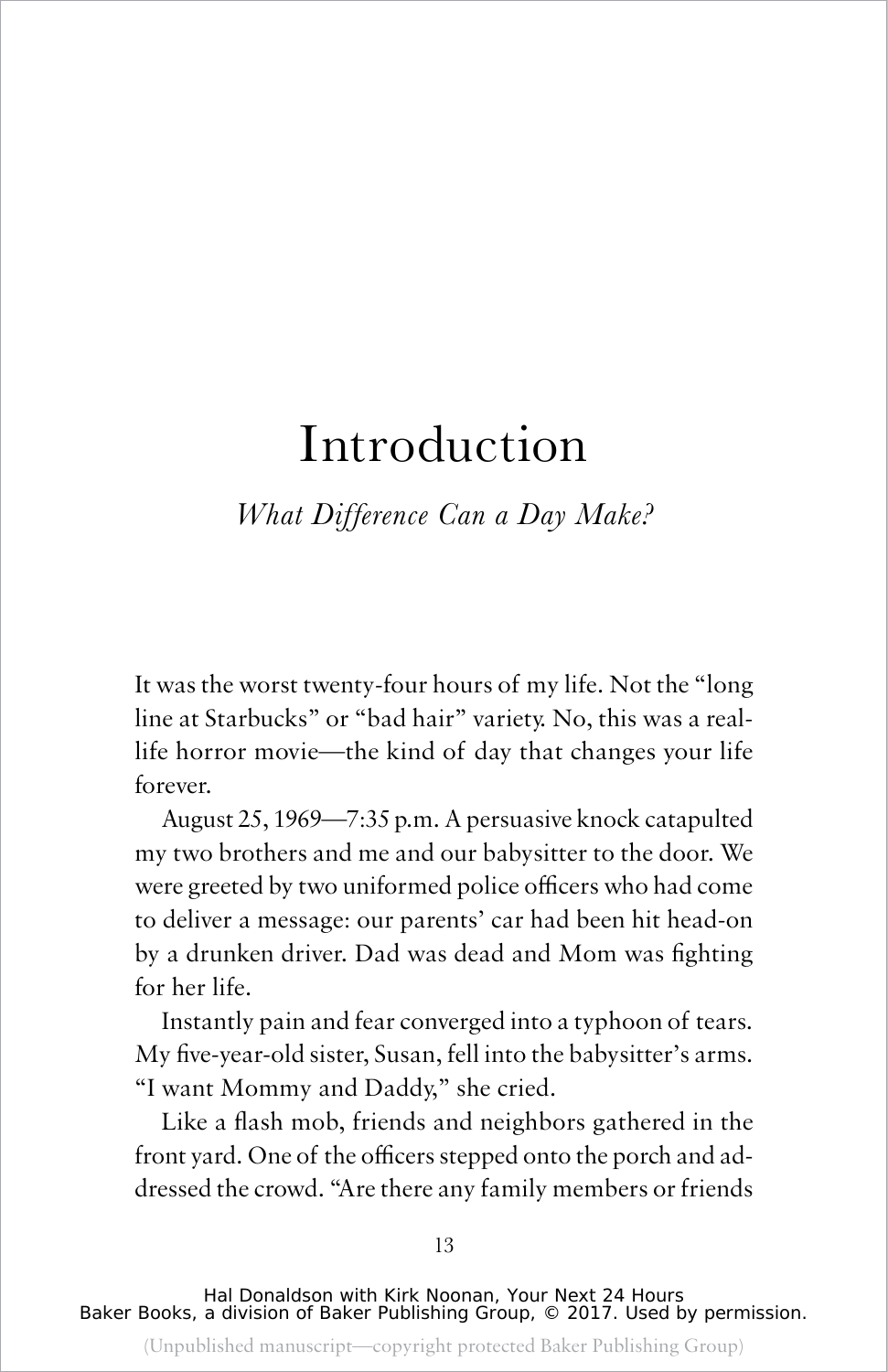here who will take responsibility for the children tonight?" he asked. "Otherwise, we'll take them downtown to the station."

A young couple—Bill and Louvada Davis—volunteered. But the one-night sleepover lasted longer than anyone could have imagined. For many months—while Mom recovered from fractures and internal injuries—we lived with the Davises and their children in a single-wide trailer. There weren't enough beds to accommodate ten people, so we took turns sleeping on the floor.

The Davises sacrificed their privacy and drained their savings account so four children could have a place to live. Without complaint, Louvada spent her days cooking, cleaning, and folding laundry. Bill worked extra hours at the rock quarry to feed his small army.

Slowly, our mother regained her health and learned to walk again. She took a job as a mail clerk, enabling us to eventually move into a place of our own. Our dad didn't have life insurance. Neither did the man who hit them. So we learned firsthand the shame of poverty. We lived on food stamps, endured dreadful haircuts, and arrived at school with holes in our shoes.

Occasionally bitterness threatened to rear its ugly head. But the Davises were always nearby to offer a helping hand and parental advice: "Don't allow the tragedy of your childhood to become a lifelong excuse," Bill said, "because where you start in life doesn't have to dictate where you end."

In time, my resentment over empty cupboards and my thirty-seven-year-old father's senseless death began to subside, and I turned my attention to escaping the clutches of poverty. Eventually I graduated from college and entered the workforce, determined to leave my disadvantaged childhood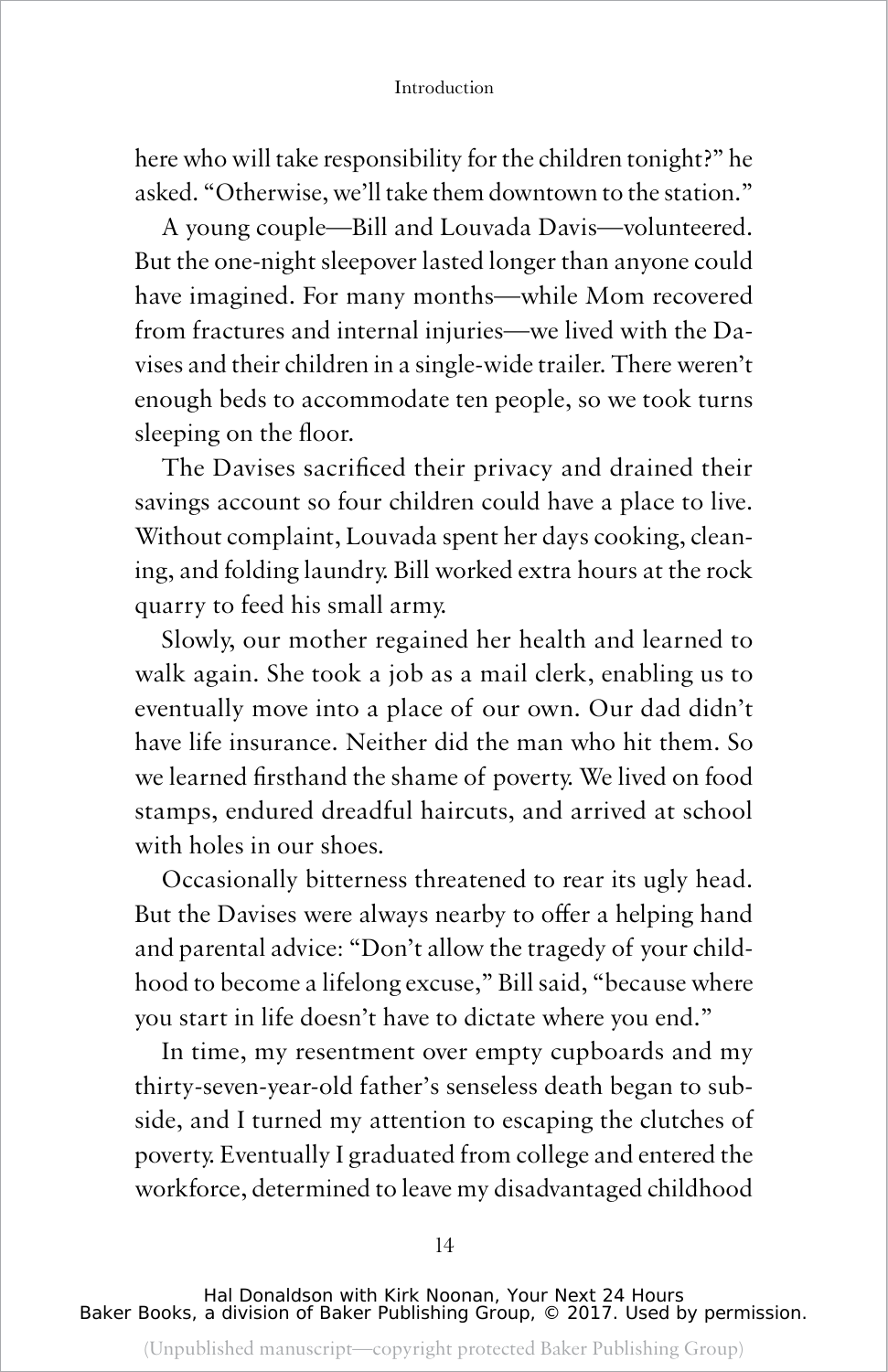behind. Earning money, raising a family, and traveling the world became my priority. I never forgot the Davises' lessons of selflessness and kindness—I was simply preoccupied with a quest for success. *Someday*, I told myself, *I'll give back and* 

*help the less fortunate, but my career has to come first.*

Fortunately I wasn't in complete control of my destiny. In my travels, I came face-to-face with people who were suffering and in need: an orphaned boy without shoes, a homeless mother clutching her lifeless child, a Vietnam War vet who

*Fulfillment doesn't come from exceeding others; it comes from elevating others.* 

had lost his legs, an unemployed man holding a "work for food" sign, and more. I could no longer ignore their struggles or escape the guilt of sitting on my hands while the world suffered. I knew climbing the socioeconomic ladder wasn't the path to true happiness and a meaningful life anyway. The Davises were right—fulfillment doesn't come from exceeding others; it comes from elevating others.

Something had to change.

One day in 1994, I made a decision that would change the course of my life. It began with a couple of simple questions: *What if a person was led by kindness and took his eyes off himself and focused on the needs of others? What difference could he really make?* I wasn't trying to walk the red carpet to sainthood; I was just grabbing my backpack and setting out to explore whether what the Bible said was true: "Whoever goes hunting for what is right and kind finds life itself" (Prov. 21:21).

The impact of my decision was immediate. Like a magnet, kindness pulled me toward spiritual transformation.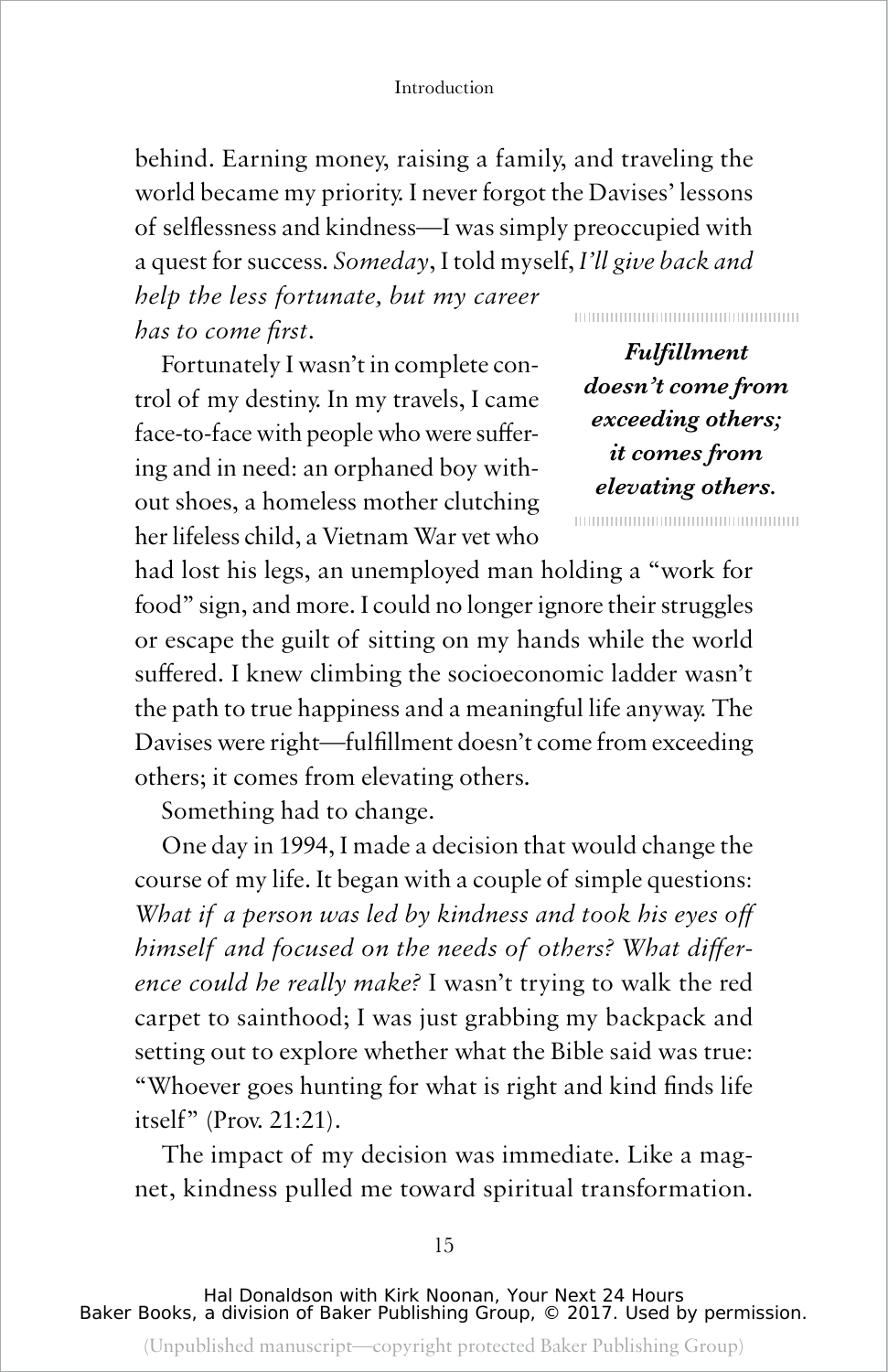With each passing day, selfishness became more distasteful and selflessness more satisfying. I was far from perfect, but I found myself searching for ways to serve others and offer hope and encouragement. Along with my two brothers and several friends, we began loading pickup trucks and U-Haul trailers with groceries and supplies and distributing them to poor working families in California. We didn't know it then, but that was the first step toward Convoy of Hope, Inc.—a global humanitarian relief organization that has since served more than eighty million people.\*

*My* decision was inspired by the Davises' decision. They could have said they didn't have enough money or space to rescue four kids. They could have shed a tear and simply walked away. Instead, they moved beyond excuses and pity to action. They made our tragedy their own and hitched their happiness to ours. Their decision changed our lives and, years later, inspired the founding of Convoy of Hope.

One decision can change the course of your life and the lives of others too. Maybe you desire more happiness and purpose, but you feel trapped, helpless, and overwhelmed. You're running on life's treadmill of to-do lists and unrealistic expectations. The speed is escalating and the slope elevating. You've said, "If only I could set a different course." Well, that's

\*Convoy of Hope, Inc. was founded by the Donaldson family in 1994. Today its fleet of semitrucks crisscross America to gather donated food and supplies that are distributed to hungry children and hurting families. And each week, large containers of vitamin-enriched food are shipped to schools around the world to feed 160,000 children enrolled in their nutrition programs. Thousands of abandoned and abused mothers receive job training and help in starting businesses, and thousands of farmers in developing nations receive tools, seeds, and training. In addition, the organization responds to disasters by bringing lifesaving aid to survivors, and it conducts community outreaches across the United States and Europe, offering free medical and dental screenings, job fairs, shoes, haircuts, groceries, access to social services, and more.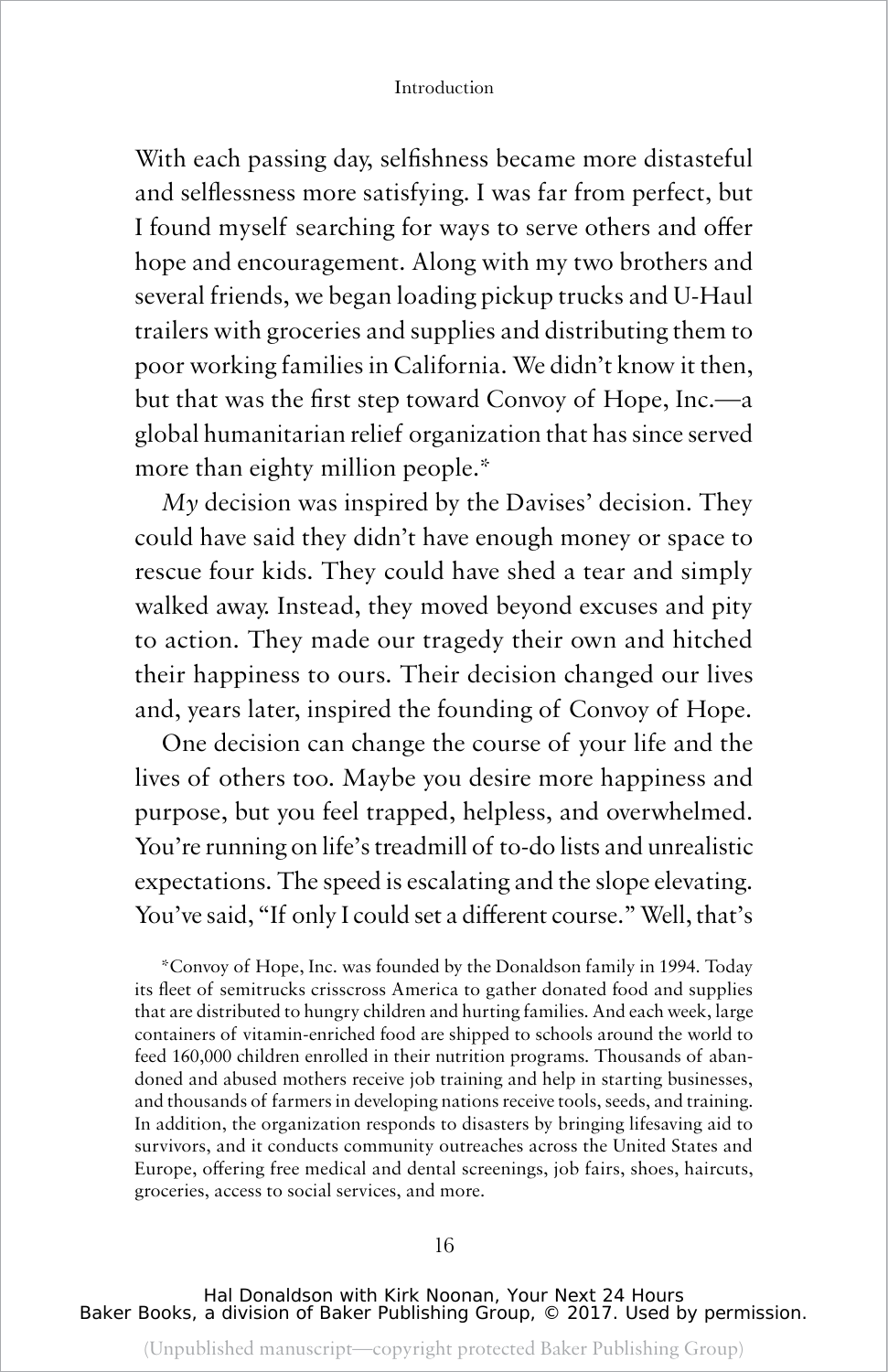what *Your Next 24 Hours* is all about. It's your road map to making this *day one* of a more rewarding life.

The decision before you is a door. But only you can decide whether to turn the handle and venture into the life

you always wanted. By taking the first step, you're vowing to do the next act of kindness in front of you . . . until it becomes who you are. You're saying you want to leave self-centeredness behind and invest in the lives of others. In other words, you want twenty-four hours of kindness to become a lifestyle.

*Through your kindness, you can change your home, workplace, school, and community.*

Along the journey, you will discover that each day is filled with new opportunities to make the world a little kinder: opening a door, flashing a smile, saying "Thank you," letting others go first, apologizing for a mistake, paying for a meal, complimenting the waiter, greeting a stranger, giving a kid a high-five, and much more. On the surface, these actions appear insignificant, but collectively they have the power to change everything.

Perhaps you've accepted the lie that one person can't make a difference in a world where hatred seizes the headlines and anger marches through the streets. After all, the enemies of kindness are fierce, and you're only one person. But what if every person was a relentless force for good? Overnight, a revolution of kindness would dethrone a culture of greed and self-centeredness. The world would be a different place.

You have more power and influence than you think. You might not be able to negotiate global peace treaties or singlehandedly stem the tide of hunger and disease. But, through your kindness, you can change your home, workplace, school,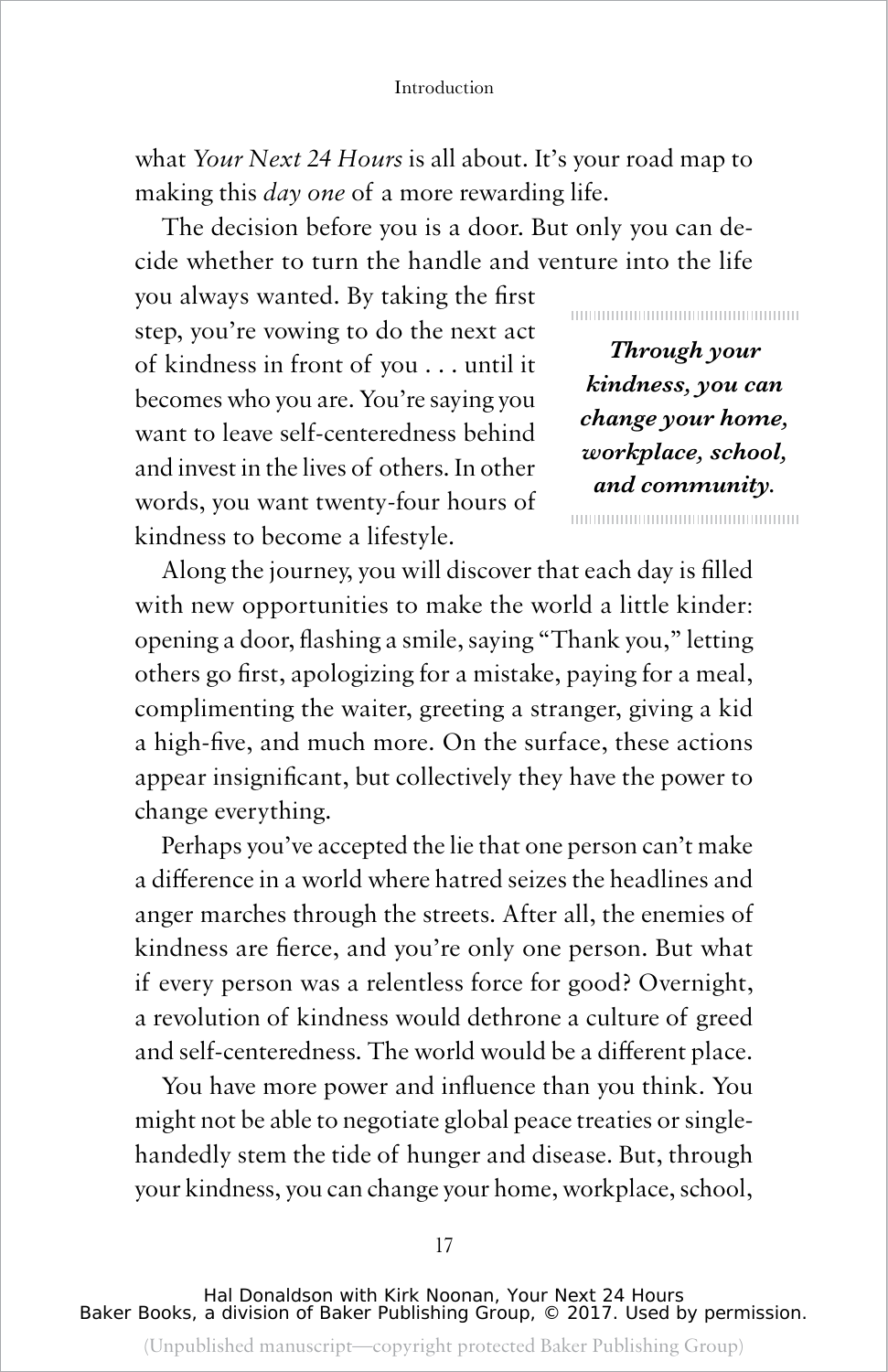and community. You can be part of a growing movement, where kindness offers hope, heals wounds, combats loneliness, and restores what is broken. You *can* change the world by becoming an agent of kindness and compassion.

*Your Next 24 Hours* is a collection of stories and life principles from people who learned to "love their neighbor as themselves." May they inspire you to awaken each day more determined than ever to be a force for good. Read on—and make your next twenty-four hours really count.

Hal Donaldson with Kirk Noonan, Your Next 24 Hours Baker Books, a division of Baker Publishing Group, © 2017. Used by permission.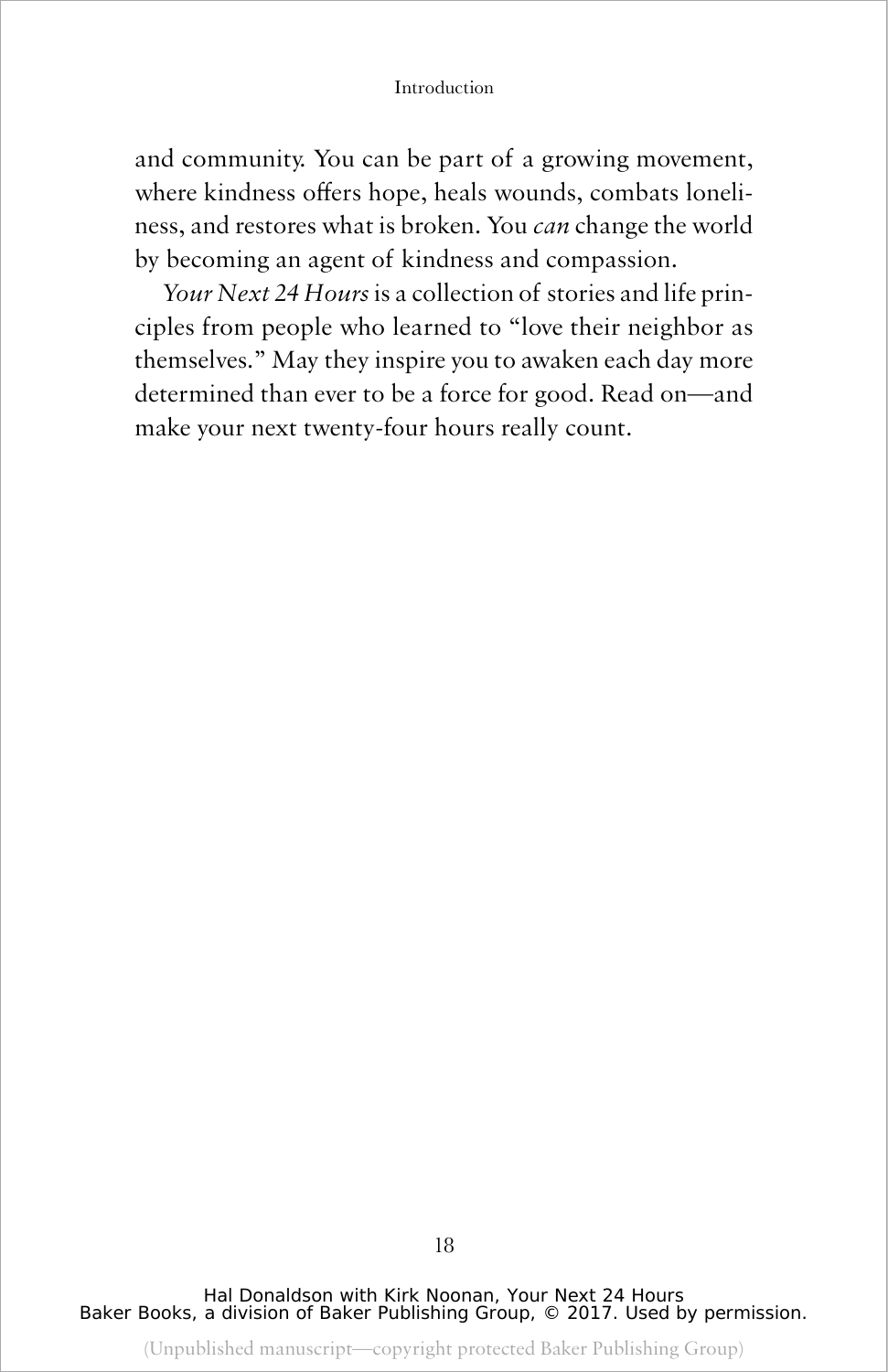### CHAPTER ONE

# Ask the Right Question

Carry out a random act of kindness, with no expectation of reward, safe in the knowledge that one day someone might do the same for you.**<sup>1</sup>**

—Princess Diana

Paul Walker, star of the *Fast and Furious* franchise, earned a reputation in Hollywood for being a nice guy. But even his most ardent fans were oblivious to the extent of his charitable ways. Shortly after Paul's life ended in a tragic auto accident in 2013, stories of his incredible kindness and generosity surfaced.

While visiting a jewelry store in Santa Barbara, California, Paul met a young couple shopping for a wedding ring. During the conversation, Paul learned that the groom had recently returned from his first tour of duty in Iraq.

Deciding the rings were out of their price range, the couple left the store without a purchase. Later that afternoon, they received a phone call from a clerk requesting that they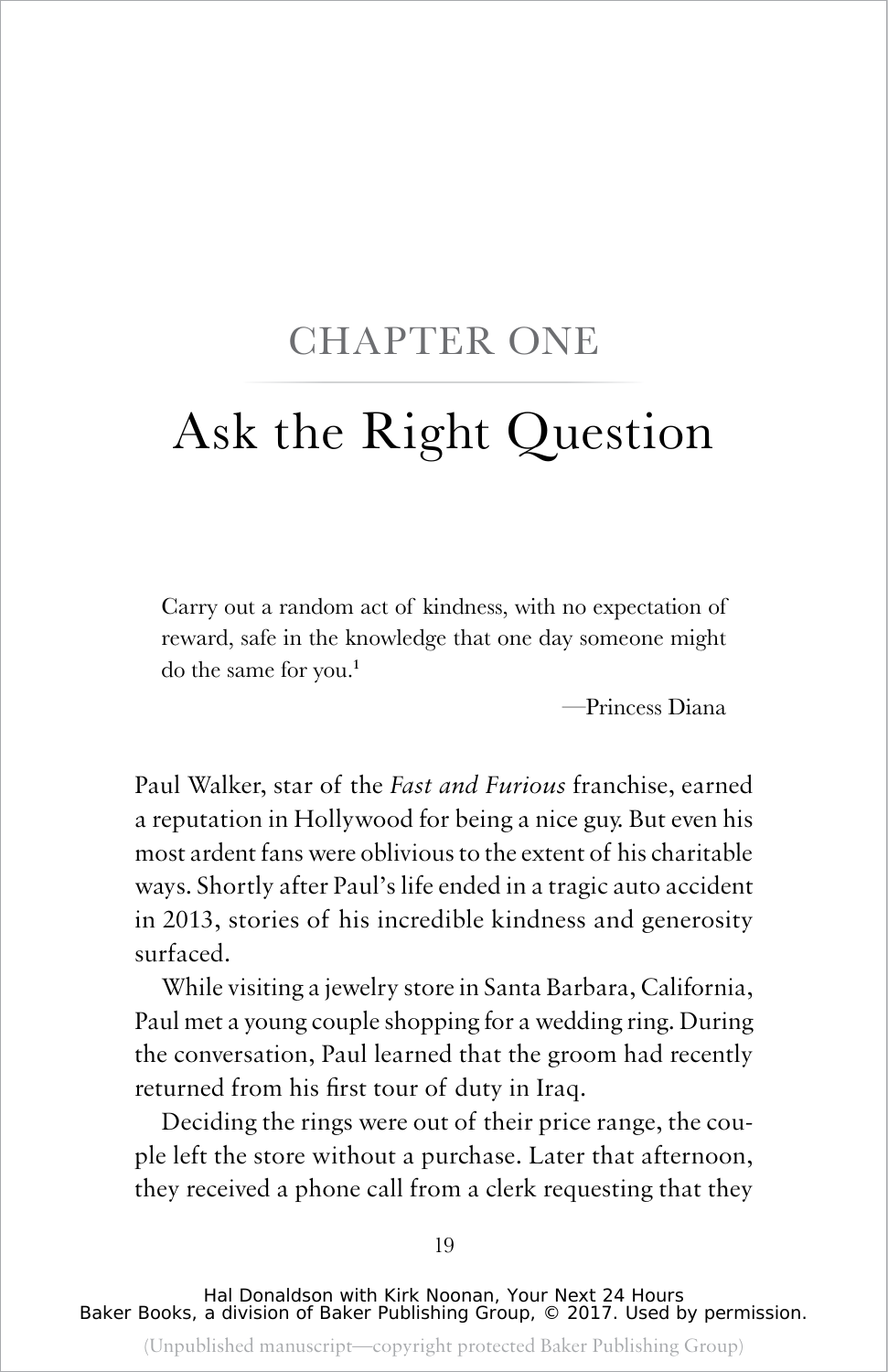return to the store. When they did, the clerk presented them with a \$10,000 ring purchased by a patron who had chosen to remain anonymous. Astonishment gave way to tears of gratitude as the soon-to-be bride slipped the ring on her finger. The power of kindness had reached out and touched their lives.

For more than a decade, the name of the donor remained a mystery. But in 2013, the store clerk phoned the couple and revealed the name of the patron: Paul Walker. "He's the one who wanted you to have that ring," she announced.**<sup>2</sup>**

According to the actor's business partner, Brandon Birtell, Paul's kindness to strangers was spontaneous and consistent:

*There [is] nothing inherently wrong with wealth and stardom as long as you [don't] use them to serve only yourself.*  "Paul was the kind of person that valued and respected others. He would go out of his way to do the simplest things—from stopping to open the door for others, making sure he looked someone in the eye when they were speaking, to helping someone who clearly needed to be helped. Sometimes, I would secretly get annoyed because I would see a situation developing and knew my day was chang-

ing because we were going to help somebody . . . instead of being where we needed to be. His heart had to give that kind of attention everywhere that he could. That was the kind of character he had."**<sup>3</sup>**

What motivated a movie star to be kind to strangers when the cameras weren't rolling and he had nothing to gain? According to his family and friends, Paul wasn't enamored with Hollywood or driven by fame and fortune. He saw them as tools, believing there was nothing inherently wrong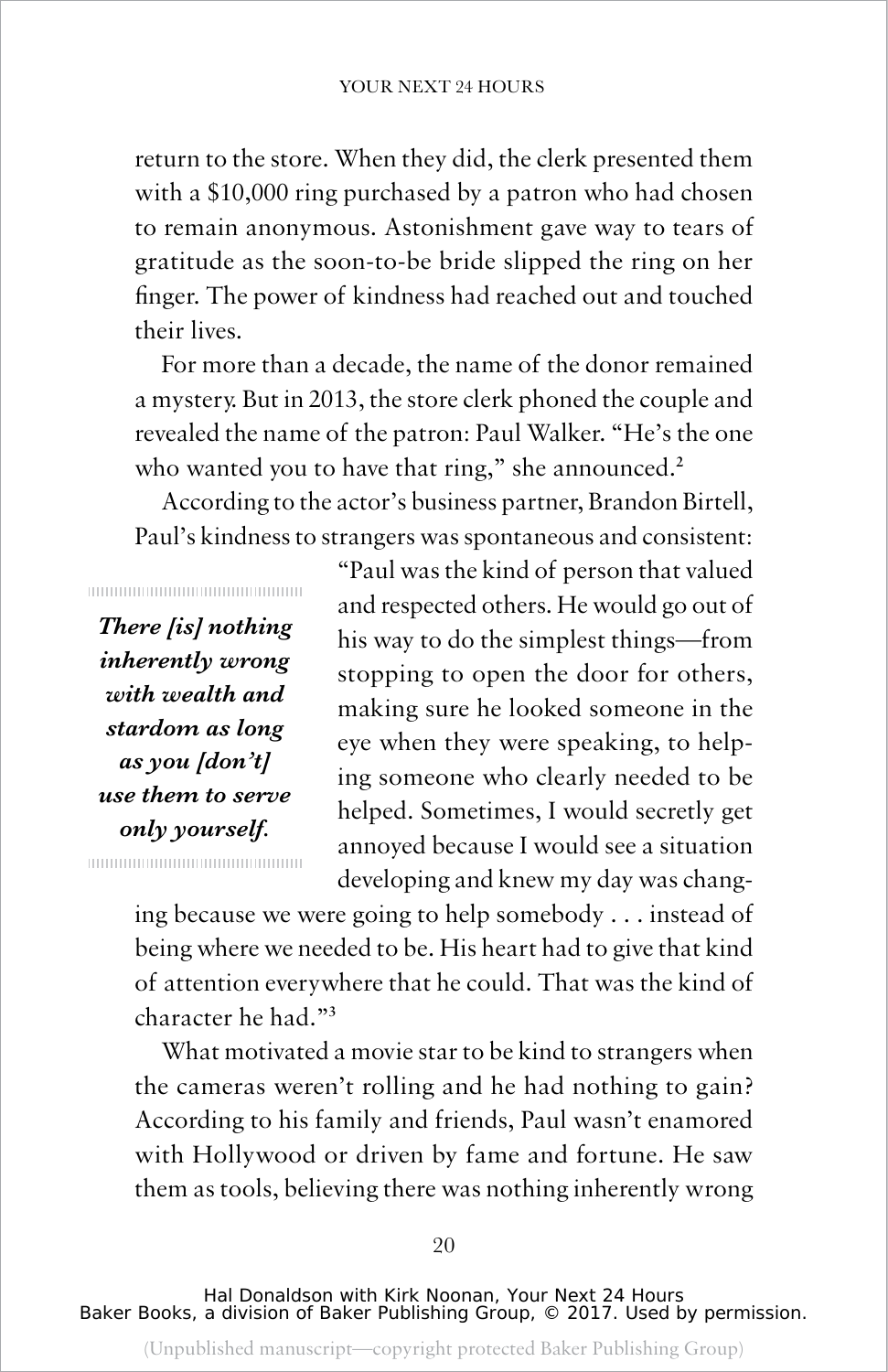with wealth and stardom as long as you didn't use them to serve only yourself. He also rejected the notion that selfcenteredness leads to greater happiness and success. He understood that life is always better when everyone in the community is better. That's why Paul used his influence and resources to help others achieve *their* dreams.

Think of your heart as a bank vault that's packed with the currency of love and kindness. When that currency is hoarded—it is wasted. But when it is invested in the lives of others, it pays great dividends. With each disbursement, you give others strength, hope, and value. In addition, with time you begin to find it easier to pick up people who fall and encourage those who suffer loss. You find yourself searching for opportunities to lend a helping hand and to build someone's self-esteem. And, you approach each day asking the right question. Others crawl out of bed asking, "What can I achieve?" You ask, "Who can I invest in?"

According to *Psychology Today*, the more humility you have, the easier it is to invest in others: "Humility is about emotional neutrality. It involves an experience of growth in which you no longer need to put yourself above others, but you don't put yourself below them, either. Everyone is a peer—from the most 'important' person to the least. You're just as valuable as every other human being on the planet, no more and no less."**<sup>4</sup>**

At Paul's funeral, family and friends shared stories of the actor's humility and compassion. They didn't have to fabricate or exaggerate—he had earned every word. And, like Paul, how *you* live determines the words that will be spoken in your memory. A reputation for humility and kindness is not earned by sporadic goodwill gestures or occasional flattery.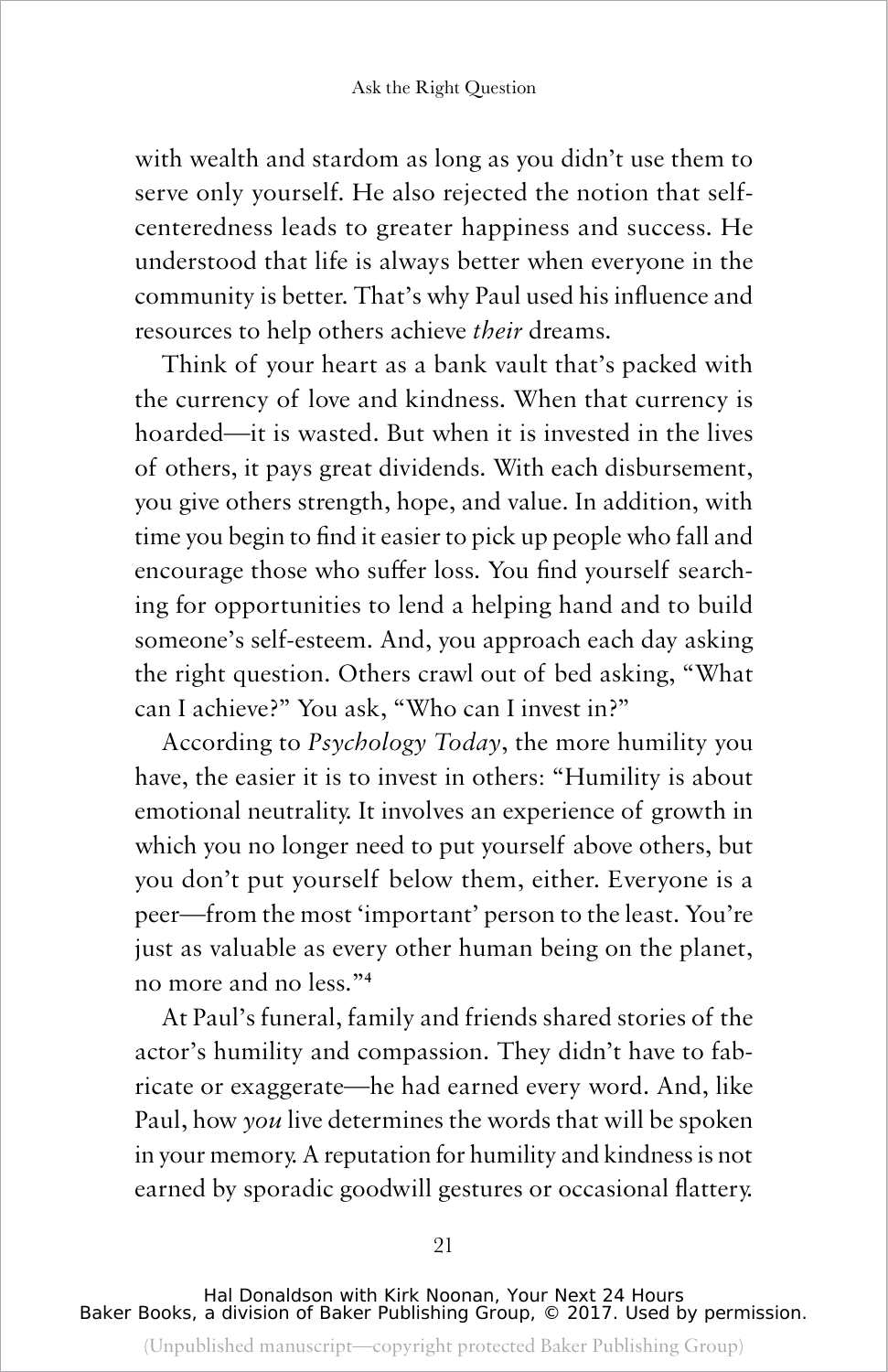You become famous for kindness by investing your currency and being consistently selfless and caring.

Give to others and expect nothing in return. *Nothing!* That hurts. But it's a model of living that Jesus prescribed thou-

*You become famous for kindness by investing your currency and being consistently selfless and caring.*  sands of years ago: "If you only give for what you hope to get out of it, do you think that's charity? The stingiest of pawnbrokers does that" (Luke 6:34). On the surface, when you give freely of your time and resources, receiving nothing in return can appear absolutely inequitable. But if you're playing life's long game, then receiving nothing is a noble pursuit filled with lasting divi-

dends. Hall of Fame basketball coach John Wooden put it this way: "You can't live a perfect day without doing something for someone who will never be able to repay you."**<sup>5</sup>**

Many have adopted this same philosophy, choosing to offer assistance to others without regard for personal gain, publicity, or self-promotion. Actor Jake Gyllenhaal, for example, was shopping in Beverly Hills when he noticed a row of parking meters had expired. Drivers were on the verge of earning citations from a police officer when Jake took action. He hurriedly dug into his pockets for quarters and proceeded to top off the meters.**<sup>6</sup>** The episode only became news when an eyewitness reported it to a tabloid.

Amy Adams is another actor who seized an opportunity to do something kind. While boarding a commercial airline, she noticed a soldier in uniform on her flight. Quietly she approached her fellow passenger, saying, "Sir, thank you for your service—I'd like you to take my seat in first class."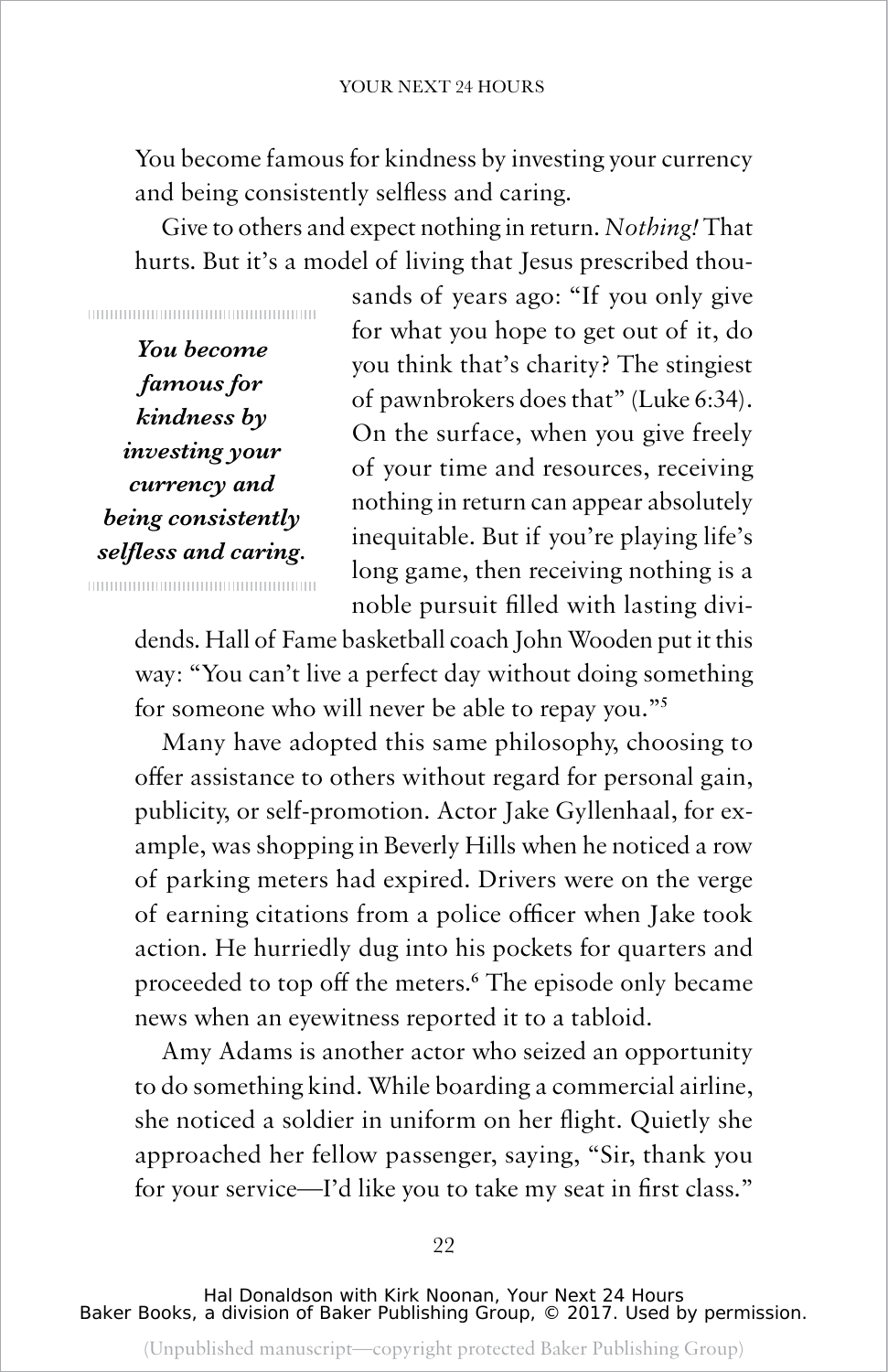Asked about it later by a reporter, Amy said, "I didn't do it to bring attention to myself—I did it to express appreciation to our troops."**<sup>7</sup>**

Actor Keanu Reeves's spontaneous act of kindness on the New York City subway was captured on video and posted on YouTube. When an exasperated female passenger entered the crowded car hoisting a large duffel bag, Reeves immediately motioned for her to take his seat. The woman smiled and nodded her appreciation without realizing the identity of her benefactor.**<sup>8</sup>**

Jake, Amy, and Keanu were motivated by what they could give—not by what they could get. But when you follow their example and give to others, you may receive more benefit than you realize. Researchers have discovered that kindness—and investing in others—can influence the quality and longevity of a person's life. In his TED talk, "Why Leaders Eat Last," author Simon Sinek said a study of the brain chemical oxytocin showed that doing, seeing, and receiving acts of kindness release oxytocin in the brain, which boosts the immune system and makes humans feel happier. "Remember, our bodies are trying to get us to repeat behaviors that are in our best interest. And it's making us feel good when we see . . . acts of human generosity so that *we* will [also] do them. In fact, the more Oxytocin you have in your body, the more generous you actually become."**<sup>9</sup>**

A study by the National Academy of Sciences revealed that happier people live 35 percent longer.**<sup>10</sup>** Kindness *is* your ticket to health and happiness. It's the price of admission to a new and exciting world filled with greater purpose and contentment. You hold the ticket in your hand—it's up to you whether you use it. Don't allow your quest for success to